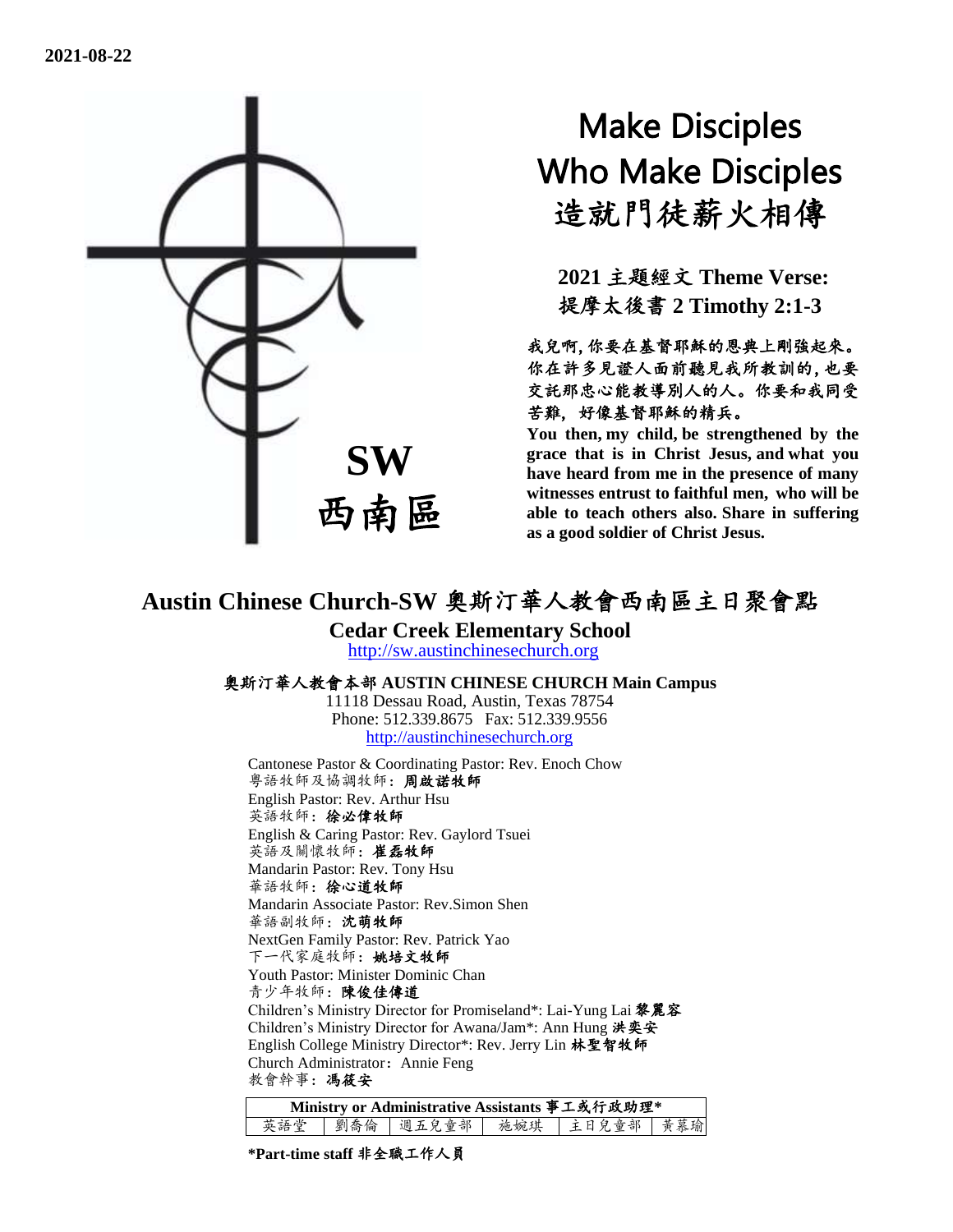詩歌敬拜及禱告 Worship and Prayer

信息 Sermon: 崔磊牧師 Pastor Gaylord Tsuei 翻譯 Translator: 潘建才弟兄 Andrew Pua

### 腓立比書 **Philippians 1:20-26**

#### 離世或留世 **Should I Stay, or Should I Go?**

奉獻禱告、歡迎、報告 Offering Prayer, Welcome and Announcements

三一頌、祝禱 Doxology and Benediction

#### 為萬民禱告**:** 東亞**:** 北韓(朝鮮民主主義人民共和國)**Prayer for All Peoples: NE Asia- North Korea:**

人口:25,573,000 (99.3%福音未及),無信仰人口佔 68.8%;族群: 5(40%福音未及);廣義文化基督徒 1.7%;福音基督徒 1.57%,年增長率 6.0% (全球平均 2.6%)。人均 GDP \$1300, 增長率 -4.1% (2018)。 北 韓的大衆傳播及互聯網受到嚴格管控,宗教信仰也從 1945 以來一直受到高度壓制。對比之下,北韓第一 任領導者金日成受到高舉,為全民所膜拜。其後第二任和現任的領導者繼續使用類似的治理方式。北韓 有目前世界上政治控制最嚴的社會,政府官方表明在全國反對基督教及福音。但是北韓的基督徒繼續增 長 6.0%,遠高於全球的 2.6%,為此我們感謝神的恩典。禱告求神:1)改變北韓政府使其不再阻攔福音; 2)打開宣教士進入北韓的大門;3)求神保守極居弱勢的北韓基督徒,帶領人們看到福音真光。

Population: 25,573,000 (99.3% Unreached); Peoples: 5 (40% Unreached); Christian Adherent 1.7%; Evangelical 1.57%, Non-Religious:68.8%; Evangelical Growth Rate 6.0% (global rate 2.6%). GDP per capita \$1300, GDP Growth -4.1% (2018) The North Korea radio/television communication and the Internet are strictly controlled, and religious beliefs have been highly suppressed since 1945. The North Korea's first leader, Kim il Sung was exalted and worshipped by all their people. Subsequently, the second and current leaders continued to govern similar methods. North Korea is one of most politically controlled society in the world. The government officially stated that it opposes Christianity and the gospel nationwide. But the number of Christians in North Korea continues to grow by 6.0%, which is much higher than the global 2.6%. For this, we thank God for his grace. Pray for: a) God to create an openness to North Korean government retricting from the Gospel. b) The doors of North Korea will soon be open to Christian missionaries. c) God to protect the small number of North Korean Christians and lead people to see the true light of the gospel.

西南區上主日聚會出席人數 **Attendance of the Last Sunday @ ACC-SW**

|  |  |  | 崇拜 Worship 成人 Adult: 32 青少年 Youth: 6 學童 Children: 1 婴孩 infant 0 |  |  |
|--|--|--|-----------------------------------------------------------------|--|--|
|--|--|--|-----------------------------------------------------------------|--|--|

#### 全教會上週奉獻收入暨預算一覽表 **ACC's Offering Last Week and Budget**

|              | 上週<br>Last Week | 每週需要<br><b>Weekly Need</b> | 截至上週已收<br><b>Accum. Offering</b> | 截至上週需要<br>Accum. Need | 截至上週盈缺<br>Accum. Diff. |
|--------------|-----------------|----------------------------|----------------------------------|-----------------------|------------------------|
| 經常費 General  | \$23,568        | \$34.126                   | \$1,090,398                      | \$1,126,165           | $-$ \$35.767           |
| 宣教 Mission   | \$1.300         | \$7,663                    | \$195,364                        | \$252.894             | $-$ \$57.531           |
| 擴展 Expansion | \$201           | \$9.615                    | \$65,004                         | \$317.308             | $-$ \$252.304          |

瑪拉基書 Malachi 3:10 萬軍之耶和華說:你們要將當納的十分之一全然送入倉庫,使我家有糧,以此試試我,是否 為你們敞開天上的窗戶,傾福與你們,甚至無處可容。

Bring the full tithe into the storehouse, that there may be food in my house. And thereby put me to the test, says the Lord of hosts, if I will not open the windows of heaven for you and pour down for you a blessing until there is no more need.